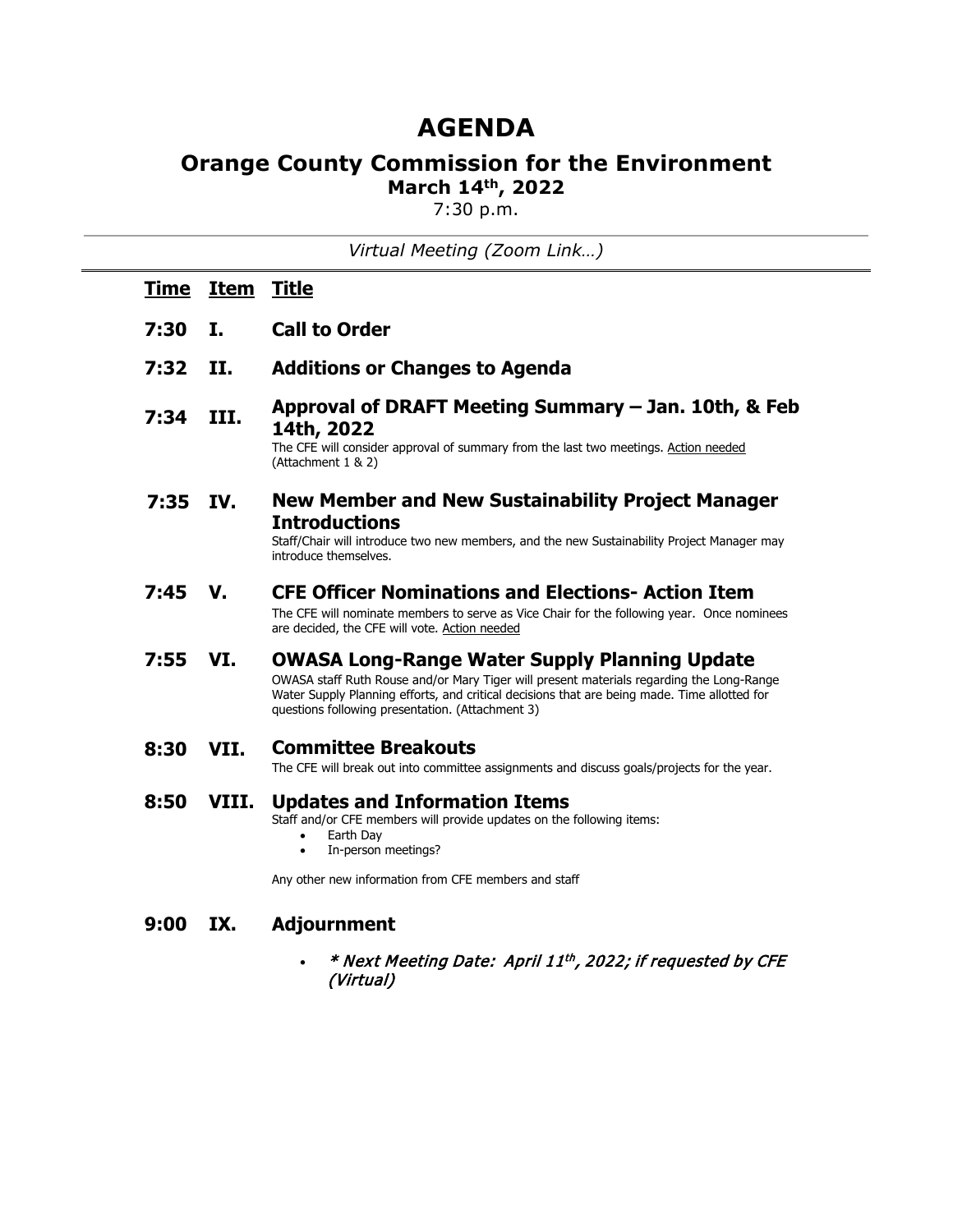### **DRAFT Meeting Summary January 10, 2022; 7:30 pm** Virtual Zoom Meeting

## **Present:** Kim Piracci, Kim Livingston, Frank Binkowski, Bill Ward, Eric Scheier, Jaya Nair, Kristie Mather, Carrie Fletcher, James Eichel, Veronica Penn Beattie, Jessie Birckhead, Jane Harris

**Absent:** Jeremy Marzuola (excused), Alan Parry (absent), Elizabeth McWhorter (absent)

### **I. Call to Order**

Kim Piracci called the meeting to order at 7:31 pm.

### **II. Additions or Changes to Agenda**

Kim Piracci requested to conduct CFE Officer Nominations and Elections prior to Approval of DRAFT Meeting Summary from the December  $13<sup>th</sup>$ , 2021 meeting.

### **III. CFE Officer Nominations and Elections – Action Item**

Kim Piracci stated that she would be happy to turn over the role of Chair. Carrie Fletcher nominated Kim Piracci to continue to serve as Chair and Kim Piracci accepted but only if some of the new members would be open to the position next year. Kim Livingston stated that she was going to step down from Vice Chair. Frank Binkowski nominated Jaya Nair to serve as Vice Chair, but Jaya Nair declined, so Kim Piracci nominated Eric Scheier and he accepted. Vote for Kim Piracci as Chair; all in favor; none opposed; Kim Piracci shall serve as Chair of CFE for 2022. Vote for Eric Scheier; all in favor; none opposed; Eric Scheier shall serve as Vice Chair of CFE for 2022.

#### **IV. Approval of DRAFT Meeting Summary – December 13th, 2021**

Motion by Frank Binkowski; seconded by Carrie Fletcher; all in favor; none opposed; motion passed.

### **V. Community Climate Action Grant Proposal Review**

Asset Management Director, Steven Arndt, presented a FY 2021-22 Community Climate Action Grant proposal from Chapel Hill-Carrboro City Schools (CHCCS) titled *Creating a Solar Future at CHCCS*. The proposal calls for the installation of a 100kW rooftop photovoltaic array at three campuses (Chapel Hill High School, East Chapel Hill High School and Carrboro High School) to offset energy consumption, reduce greenhouse gas emissions and incorporate sustainability-related educational content for students at CHCCS. Of the \$268,000 currently available for the public school system, CHCCS are requesting \$250,000 for their project. After a lengthy discussion, the CFE agreed to recommend approval of the grant application to the BOCC with two recommendations.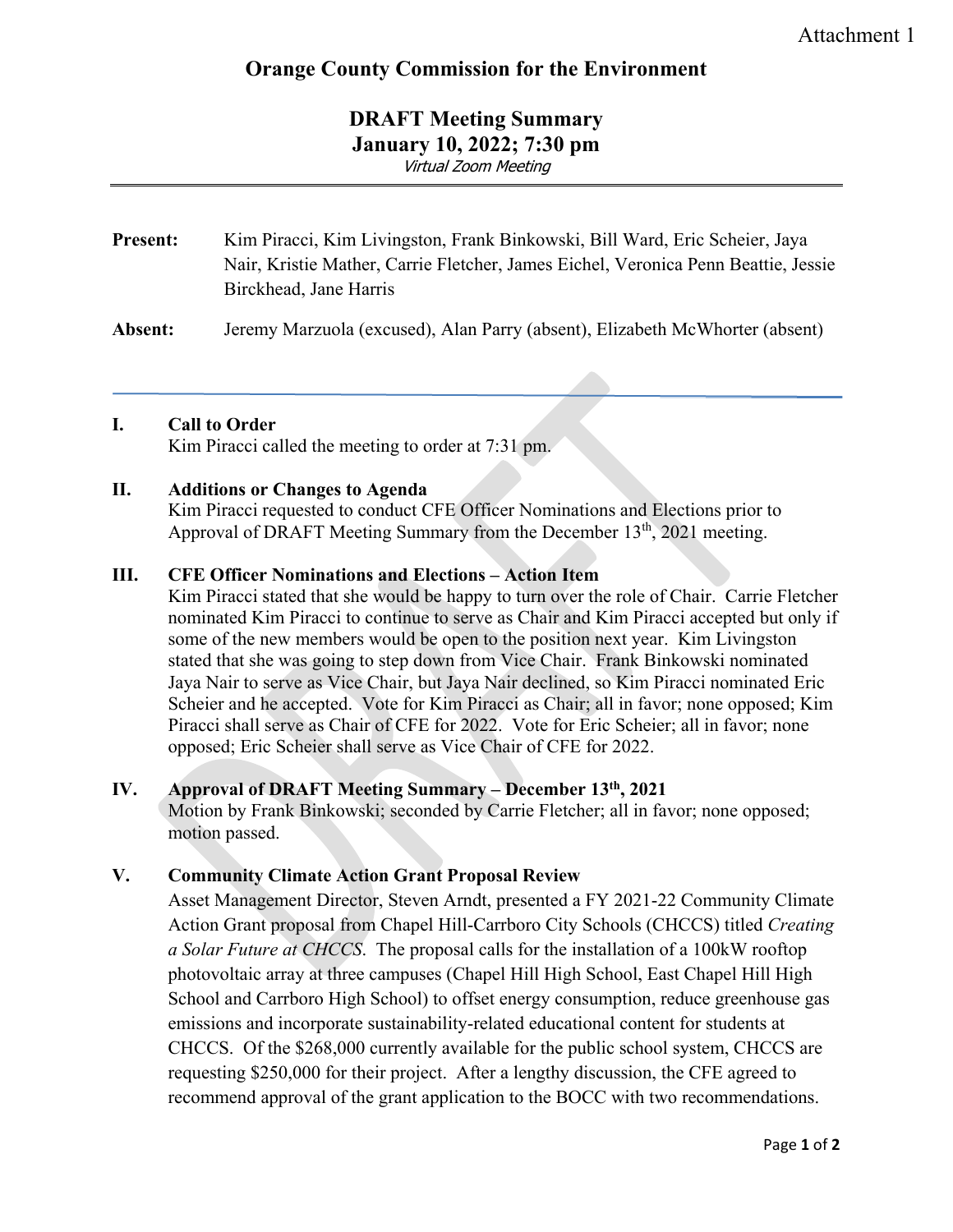### **DRAFT Meeting Summary January 10, 2022; 7:30 pm** Virtual Zoom Meeting

One, CHCCS hire an appropriate consultant to manage the design and negotiations with the utilities to ensure that the schools receive the maximum environmental benefit from this project. Kim Piracci asked Veronica Penn Beattie to summarize her additional recommendation thoughts. She then asked Eric Scheier to summarize his recommendation ideas on Renewable Energy Credits in two sentences. First, the environmental benefits go with the Renewable Energy Certificates (RECs). Second, the schools should therefore build the system so that they keep the RECs. Since there was no agreement about how the second recommendation should be worded, David suggested that we come to agreement via email. Motion to approve with recommendations by Bill Ward; seconded by Frank Binkowski; all in favor; none opposed; motion passed.

**VI. Updates and Information Items** None.

#### **VII. Adjournment**

Frank Binkowski motioned to adjourn the meeting at 9:09 pm; seconded by Jane Harris; none opposed; motion passed.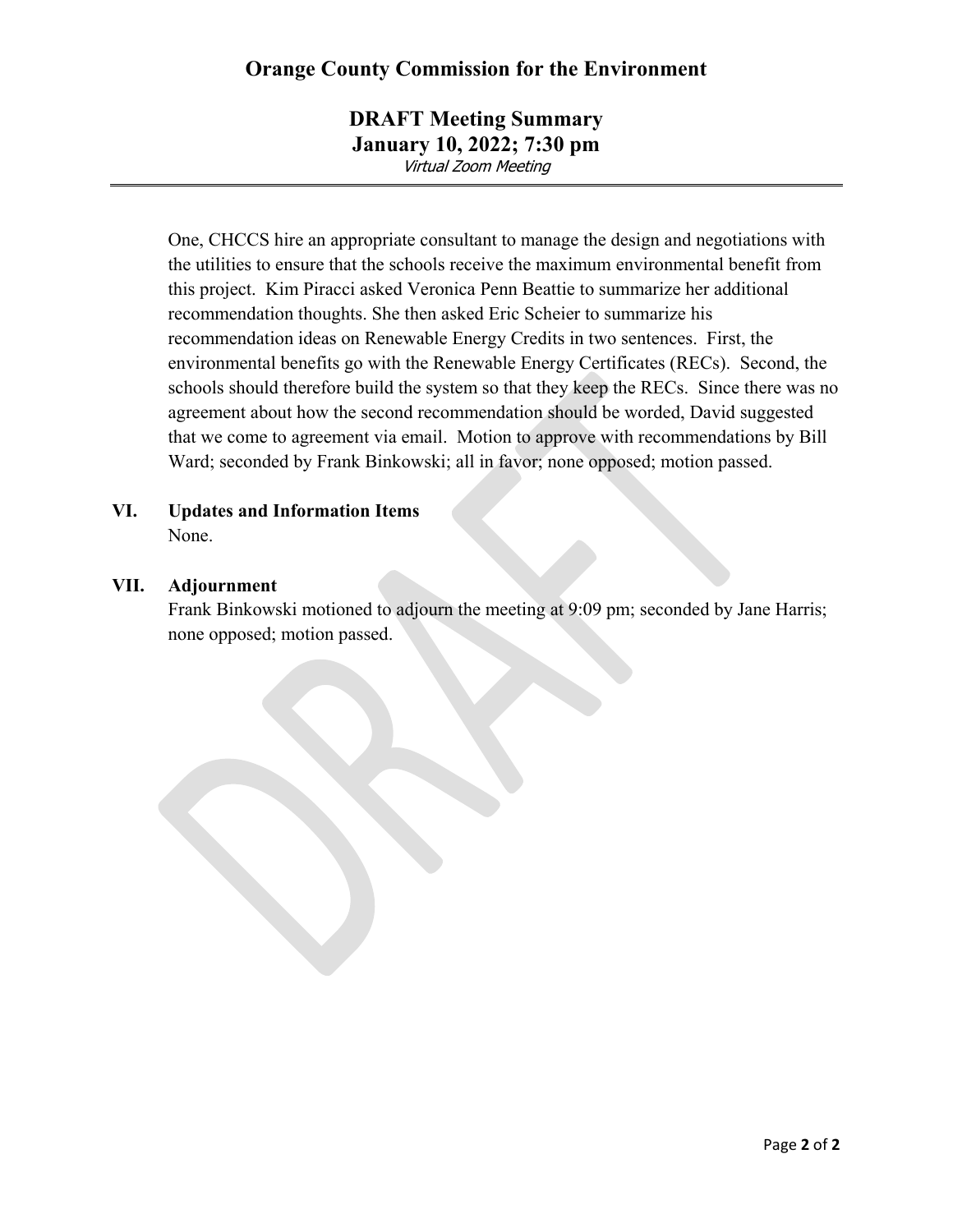### **DRAFT Meeting Summary February 14, 2022; 7:30 pm** Virtual Zoom Meeting

### **Present:** Kim Piracci, Kim Livingston, Frank Binkowski, Bill Ward, Jaya Nair, Kristie Mather, Carrie Fletcher, Veronica Penn Beattie, Jessie Birckhead, Jane Harris, Elizabeth McWhorter

### **Absent:** James Eichel (excused)

#### **I. Call to Order**

Kim Piracci called the meeting to order at 7:30 pm.

### **II. Additions or Changes to Agenda**

Dave Stancil requested to go ahead and inform the CFE that Brennan Bouma's vacant position had been renamed as Sustainability Project Manager and had been filled by Amy Eckberg. She will start on March  $7<sup>th</sup>$  and will be active within the CFE.

### **III. FY 2022-23 Orange County Outside Agency Application**

The CFE was asked to review an application from Piedmont Wildlife Center for County funding and provide ranking via the provided Orange County Outside Agency Application Scorecard. David Stancil led the discussion and informed the CFE that they would need to collectively agree on the ranking numbers within the Scorecard. The Piedmont Wildlife Center is requesting \$9,000 from Orange County to support their Earthkeepers Afterschool Program. After considerable discussion, the CFE agreed to recommend that the program receive support and ranked it with a score of 87/100. The Scorecard will be forwarded to the County Manager who will ultimately decide on program funding.

### **IV. Working Group Review of CFE Bylaws and Policy**

Kim Piracci notified the CFE that there was a rules review in progress of the *Orange County Commission for the Environment Policies and Procedures* that was adopted by the BOCC on 11.8.12. This effort is being done to ensure the document is up to date with current *Orange County Board of County Commissioners Advisory Board Policy* and *Rules of Procedure for the Board of County Commissioners*.

### **V. Opportunities for Earth Day Outreach**

David Stancil informed the CFE of the upcoming Earth Evening event to be held in Hillsborough on April 29, 2022. This event is typically in coordination with Hillsborough's Last Fridays event. Bill Ward expressed interest in having a booth set up for his nonprofit, Electrify Orange, at the event. Kim Piracci talked about having a CFE booth at the Carrboro Earth Day event to inspire people to apply to be on the CFE. CFE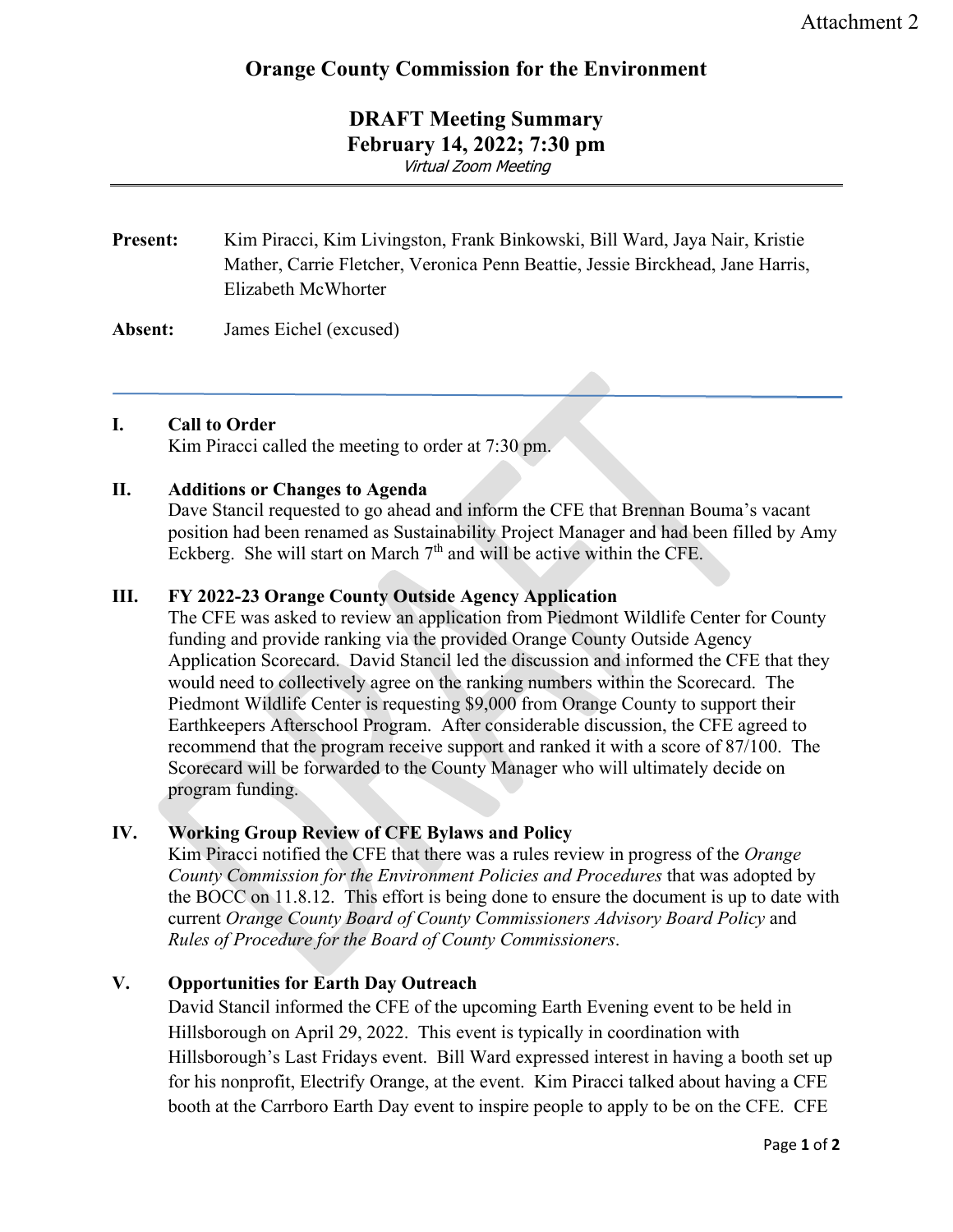**DRAFT Meeting Summary February 14, 2022; 7:30 pm** Virtual Zoom Meeting

members brainstormed ideas to draw interest to a CFE booth. More discussion to follow at next month's CFE meeting. Wesley Poole also mentioned Orange County's Creek Week coming up March 14-18, 2022, at which County employees are going to do their part and clean up trash from local streams in the area.

#### **VI. Updates and Information Items**

Kim Piracci discussed potential presentations that will be coming up for the CFE in the next few months. Staff will be reaching out to OWASA for a presentation on updates to their Long-Range Water Supply Plan and to Solid Waste for a presentation on updates to their recycling and composting programs.

#### **VII. Adjournment**

Veronica Penn Beattie motioned to adjourn the meeting at 8:58 pm; seconded by Kristie Mather; none opposed; motion passed.